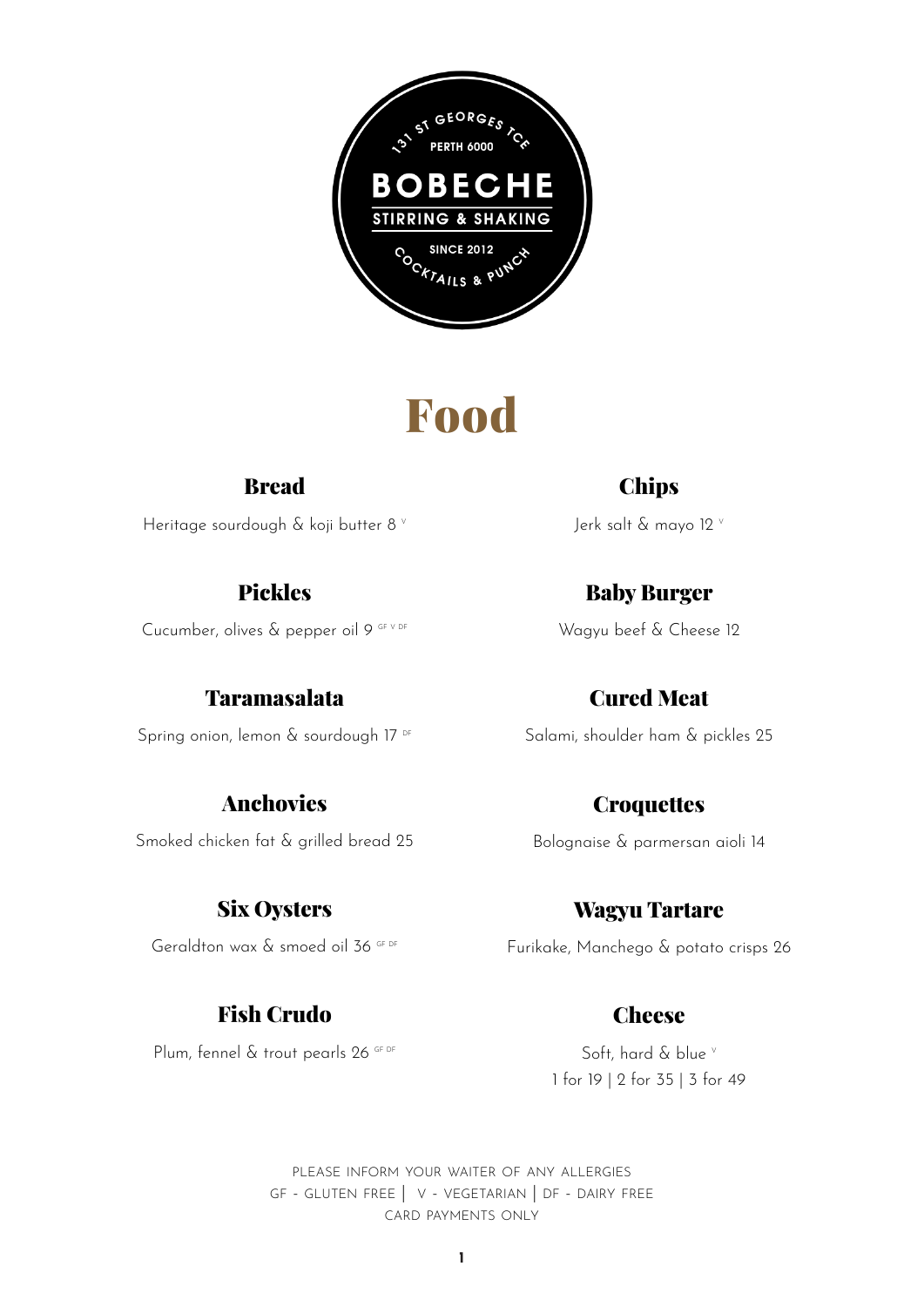

### Non Alc

17

#### Bitter & Twisted

Lyre's American Malt, Lyre's Rosso, orange & smoked cola

#### Red Fruit Escape

Seedlip Grove 42, red fruit shrub & Lyre's Sparkling Wine

#### Velvet Curtain

Lyre's Amaretti, Lyre's Orange sec, lemon, kiwi & whites

#### Apothecary

Seedlip Garden 108, Lyre's Absinthe, lemon & ginger honey

#### America-No

Lyre's Aperitif Rosso, Lyre's Orange Italian, soda

### **Teapots**

70

#### Bobeche Iced Tea

Ciroc vodka, Tanqueray Nº Ten gin, Pampero rum, cherry & sweet spice tea

#### Clooney's Cooler

Casamigos blanco tequila, mezcal, lime, agave & mandarin soda

#### Punch Royale

Tanqueray Royale gin, lemon, peppermint tea & sparkling wine

#### Magenta Sunset

Gordon's pink gin, lemon, grapefruit soda & hibiscus tea

#### Stonecutter's Punch

Pampero rum, calvados, rosehip, orange & passionfruit tea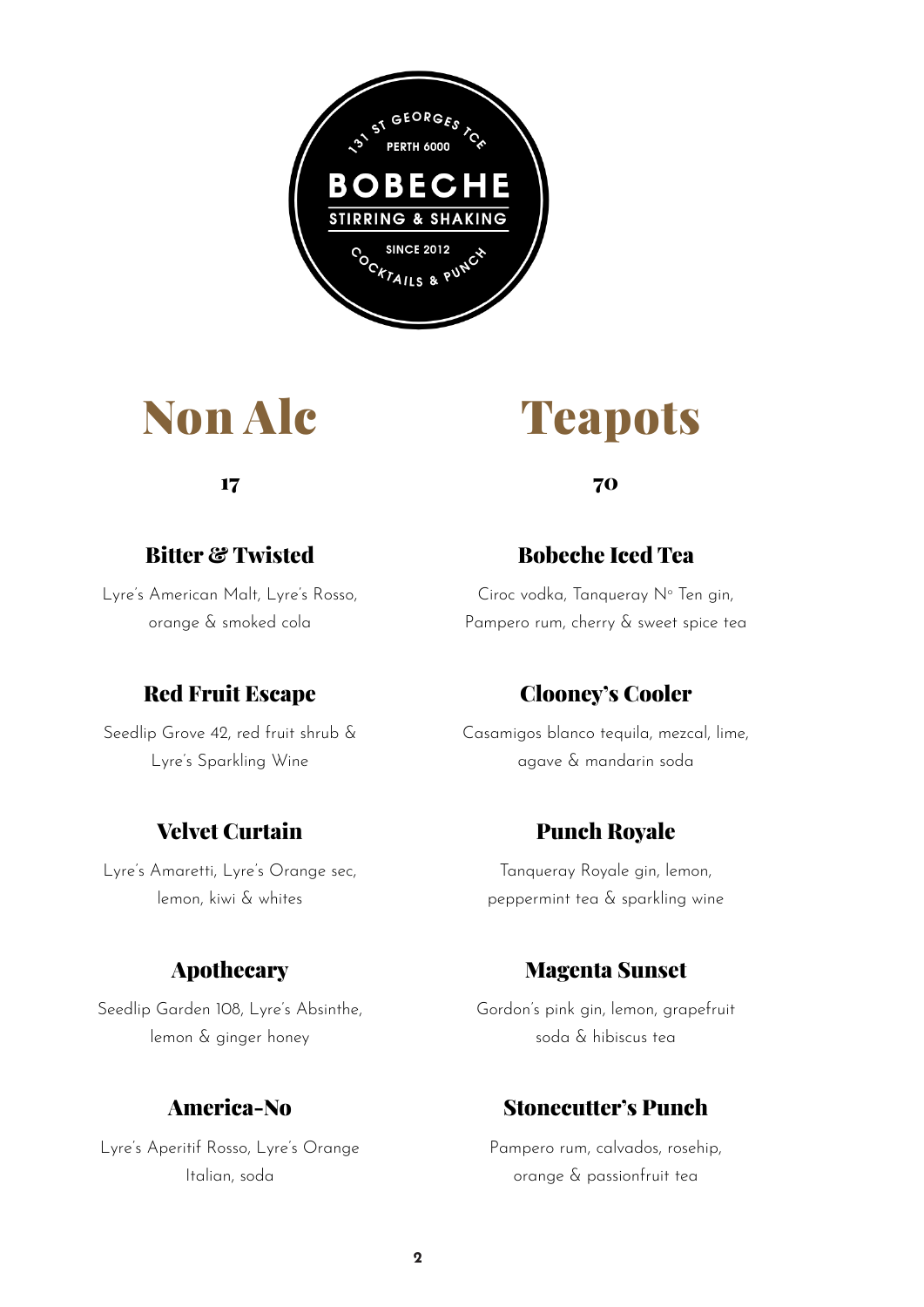

## **Cocktails**

24

#### Cin City Hold Up

Ciroc vodka, Aperol, pineapple, cinnamon & fig jam

#### Orchard Thief

Johnnie Walker Gold scotch, seasonal red fruit & pear soda

#### Aztec Bird

Casamigos Mezcal, Aperol, coconut, pineapple, orange & lime

#### Long Mac Topped Up

Sheepdog Peanut Butter Whiskey, raspberry, coffee & cream

#### My Mantra

Tanqueray Nº Ten gin, matcha, citrus, cream, whites & mango soda

#### Pineapple Daiquiri

Chargrilled pineapple Pampero rum, lime, cold pressed pineapple

#### Alma Roja

Casamigos Blanco tequila, lime, red bell pepper & cilantro

#### Hot Buttered Rum

Pampero Anjeo rum, nutmeg & coconut butter batter

#### Bunny's Addiction

Casamigos Blanco tequila, carrot, ginger & Non 2

#### Butterfly Effect

Barsol Quebranta Pisco, kiwi, lemon & whites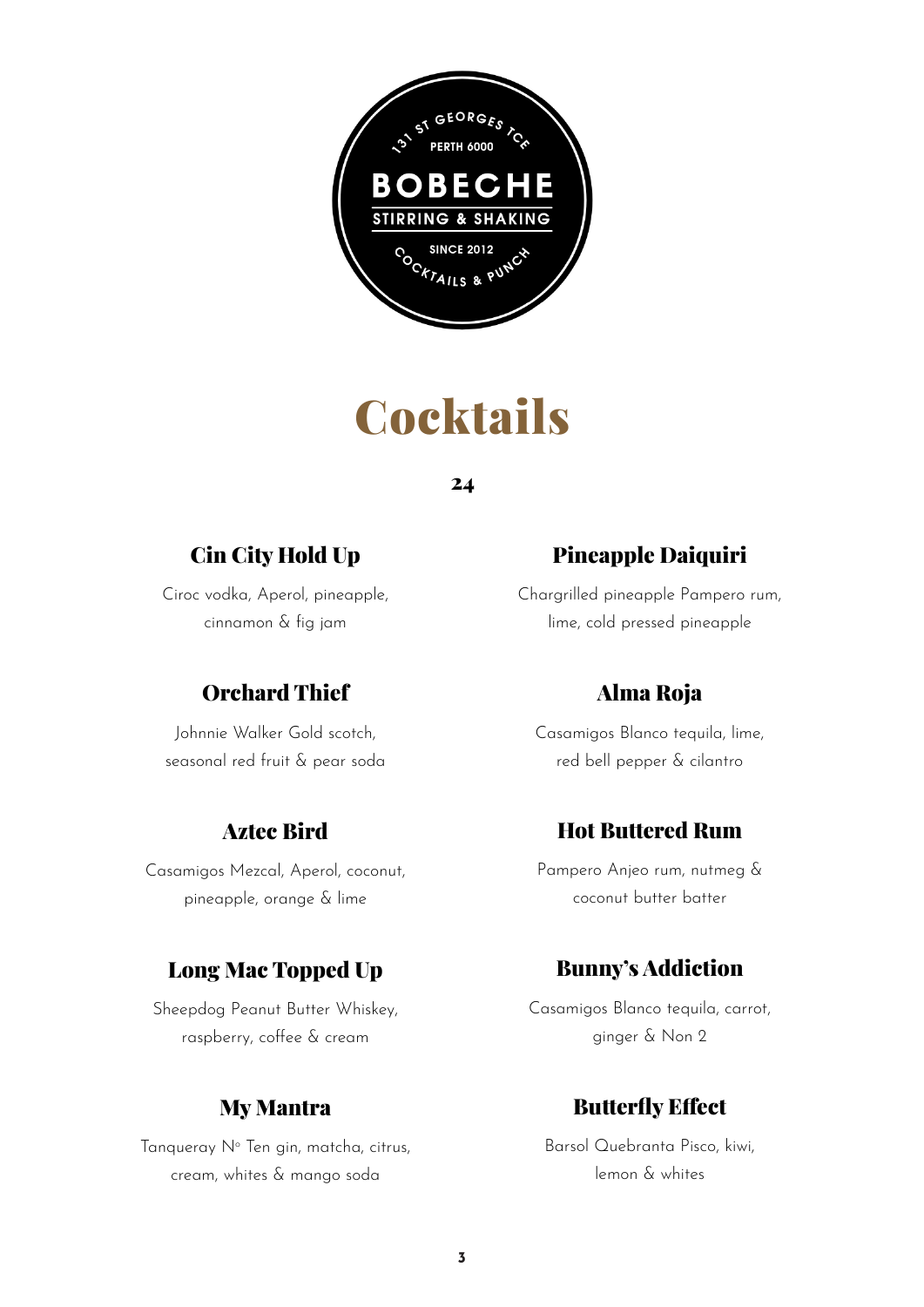

## Gin

Tanqueray | Scotland 12 Martin Miller's | Iceland 14 Hayman's Sloe | England 14 Aviation | USA 15 Four Pillars 'Rare Dry' | Australia 15 Bombak 'Citrus' | Australia 16 Bombak 'Flora' | Australia 16 Wandering Distillery 'Nomad' | Australia 16 Botanist | Scotland 17 Four Pillars 'Bloody Shiraz' | Australia 17 Tanqueray N° Ten | Scotland 17 Archie Rose 'Distillers' | Australia 19

### The Martini

#### 24

#### Dry Martini

Aviation Gin, Belsazar Dry vermouth & lemon twist

#### Wet Martini

Tanqueray N° Ten Gin, Belsazar Dry vermouth & grapefruit twist

#### Dirty Martini

Tanqueray Gin, Belsazar Dry vermouth & olives & brine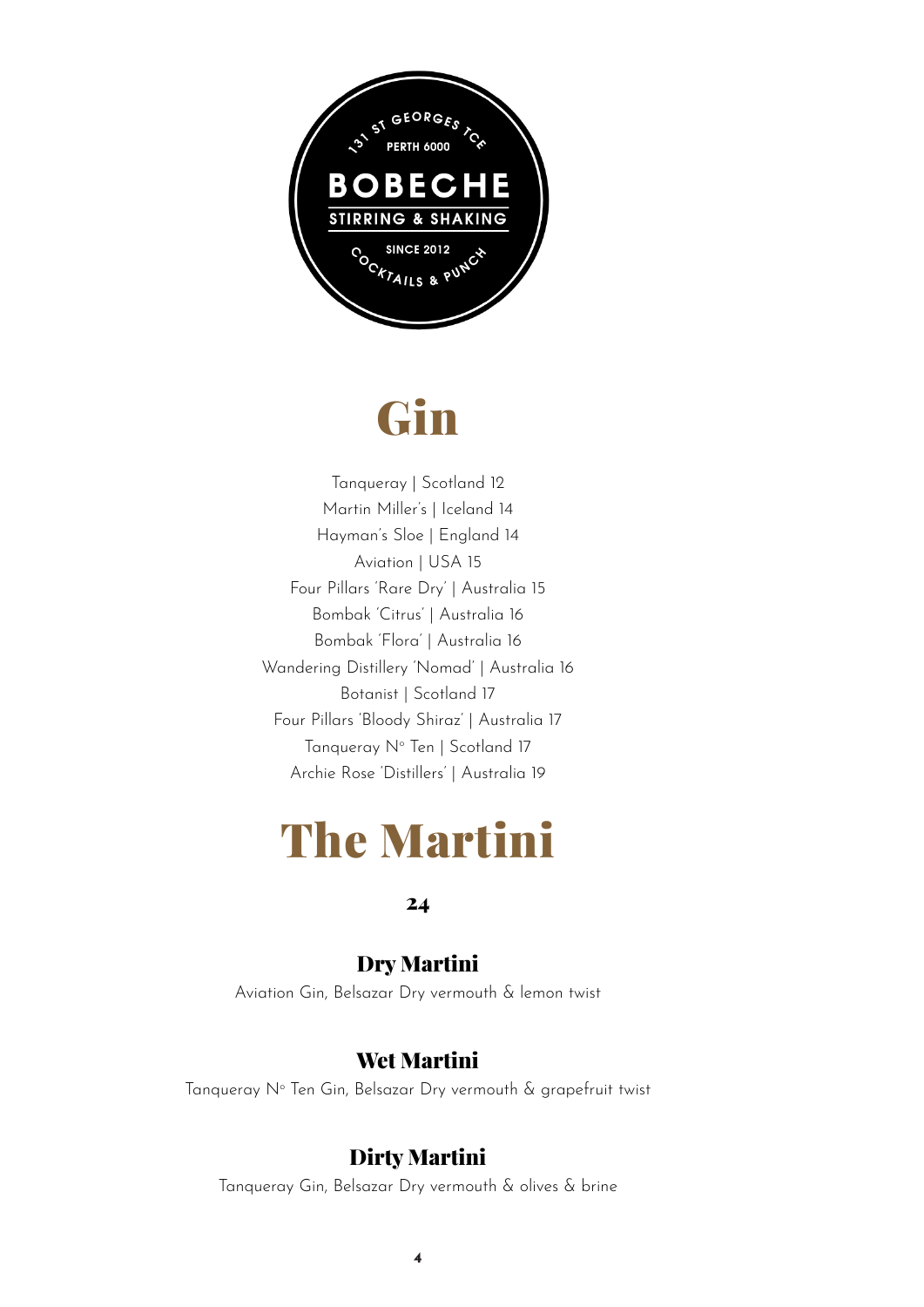

## Tequila & Agave

Casamigos Blanco | Mexico 15 Cascahuin Blanco | Mexico 15 Milagro Blanco | Mexico 15 Don Julio Blanco | Mexico 16 Ocho Plata | Mexico 17 Don Julio Reposado | Mexico 17 Nuestra Soledad 'San Luis del Rio' Mezcal | Oaxca 18 Casamigos Mezcal | Oaxca 19 Milagro Barrel select Blanco | Mexico 20 Don Julio Anejo | Mexico 21

### The Margarita

23

#### Classic Margarita

Casamigos Blanco tequila, Cointreau & lime

#### Tommy's Margarita

Casamigos Blanco tequlia, lime & agave

#### Spicey Margarita

Casamigos Blanco tequila, lime, agave, jalapeno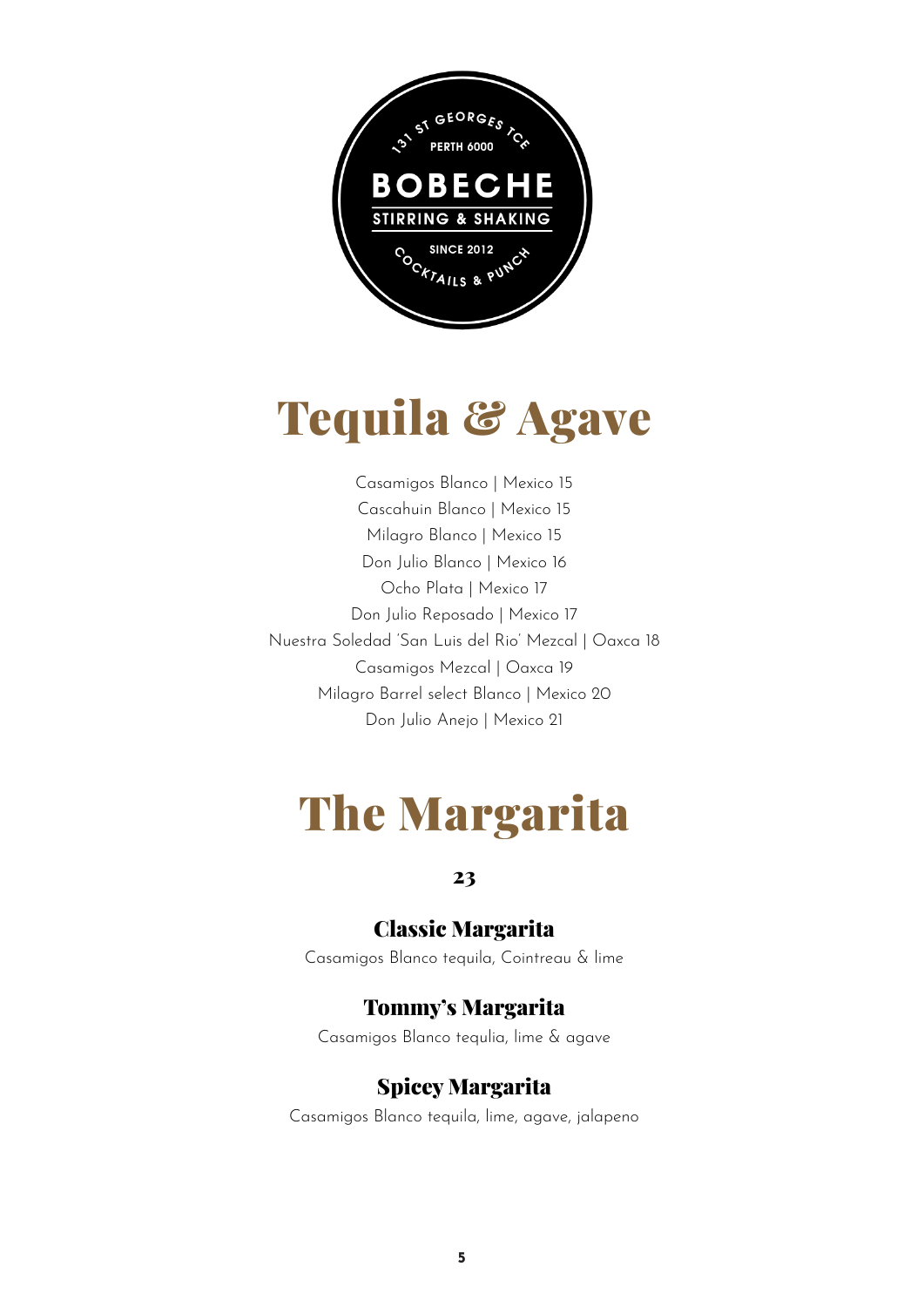

### **Rum**

Pampero Especial Anejo | Venezuela 12 Pampero Especial Blanco | Venezuela 12 Sailor Jerry Spiced | Scotland 12 Goslings 'Black Seal' | Bermuda 15 Appleton Estate 8yo | Jamaica 15 Angostura '1919' | Trinidad 16 Black Gate Tawny Cask | Australia 16 Plantation Pineapple | Caribbean 16 Flor de Caña 12yo | Nicaragua 18 Ron Zacapa 'Solera 23' Gran Reserva | Guatemala 19 Dictador 20yo | Colombia 24 Ron Zacapa 'XO' Gran Reserva | Guatemala 33

## The Daiquiri

22

#### Classic Daiquiri

Pampero Blanco rum, lime, sugar

#### Hemingway Daiquiri

Pampero Blanco rum, Luxardo, lime, grapefruit

#### Old Cuban

Pampero Anejo rum, mint, lime, bubbles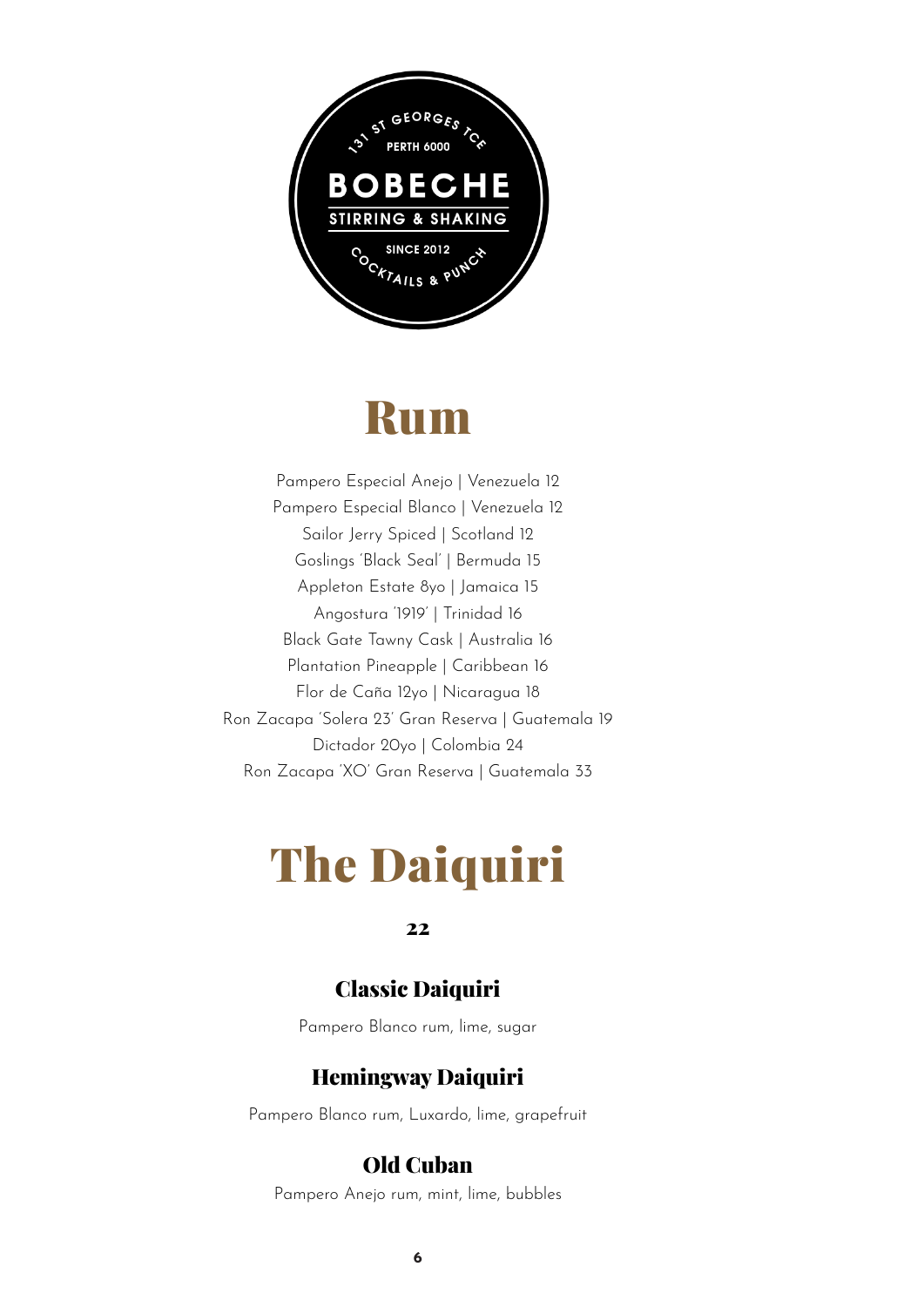

## Scotch

Johnnie Walker 'Black Label' | Blend 12 Copper Dog | Blend 13 Johnnie Walker 'Green Label' | Blended Malt 17 Talisker 10yo | Islay 17 Berry Bros & Rudd Blended Malt | Speyside 18 Bruichladdich 'Port Charlotte' Heavily Peated 10yo | Islay 19 Glenmorangie 'Nectar D'or' Sauternes Cask | Highland 23 Lagavulin 16yo | Islay 24 Aberlour 'A'Bunadh' Cask Strength | Speyside 25 Benromach 2009 'Batch no. 4' Cask Strength | Speyside 28 Kilchoman PX Sherry Cask Matured | Islay 31 Johnnie Walker Blue Label | Scotland 39

## The Whisky Sour

#### 23

#### Whisky Sour

Copper Dog whisky, lemon, whites & bitters

#### Penicillin

Johnnie Walker Black whisky, lemon, ginger & honey

#### Blood & Sand

Copper Dog whisky, Cherry Herring, orange & Cinzano 1757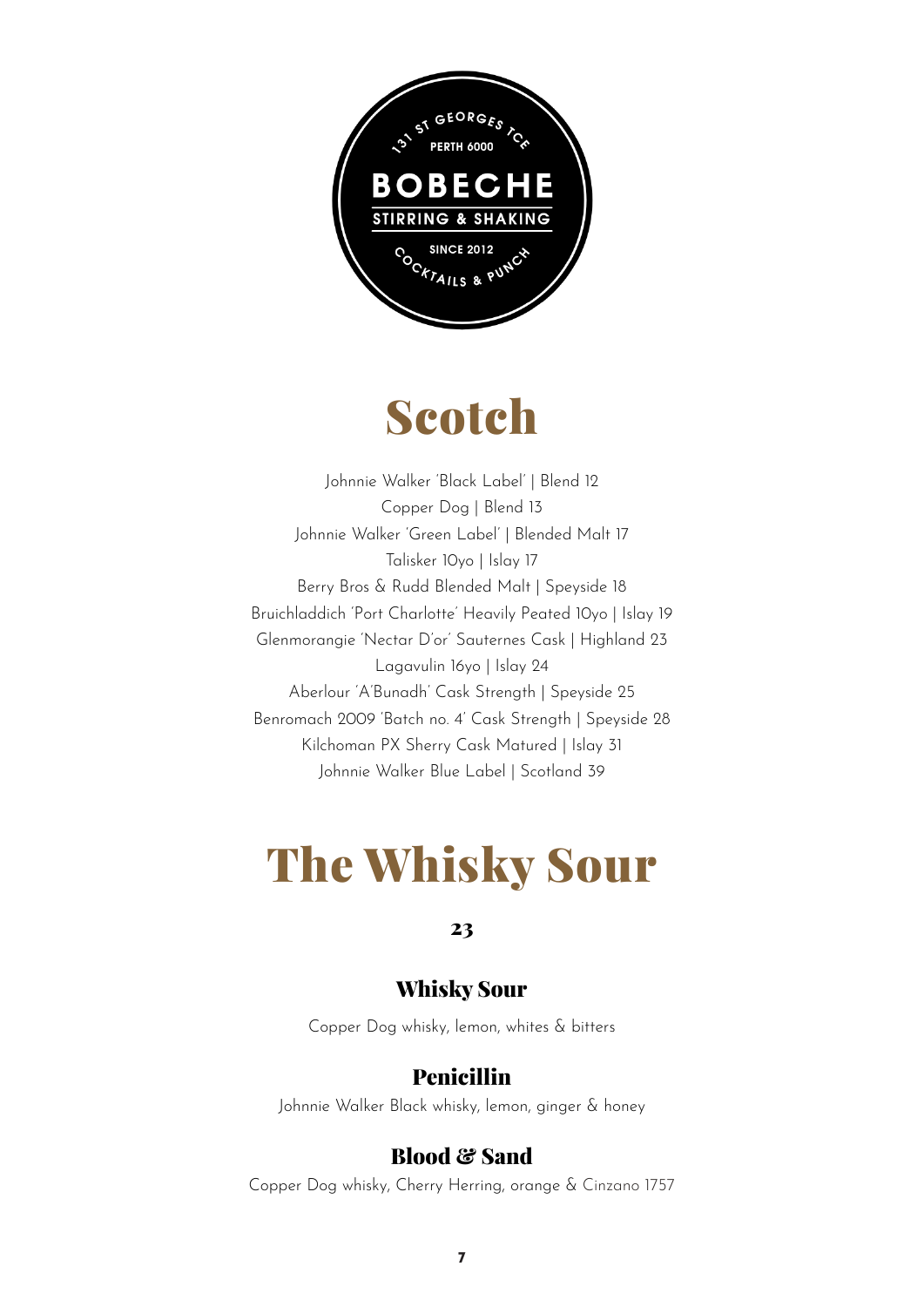

## World Whiskey

Bulleit Bourbon | Kentucky USA 12 George Dickel '8' Sour Mash | Tennessee USA 12 Bulleit Rye | Kentucky USA 14 George Dickel '12' Sour Mash | Tennessee USA 14 Roe & Co | Ireland 14 Starward 'Two-Fold' Double Grain | Australia 14 Eagle Rare Bourbon | Kentuckey USA 18 Michter's Bourbon, Sour Mash, Rye & Whiskey | Kentucky USA 19 Nikka 'Taketsuru' Pure Malt | Japan 24 Redbreast 12yo | Ireland 23 Copper Works Washington Peated Whiskey | Washington USA 27 Copper Works Single Cask no. 236 | Washington 30 Manly Spirits 'Coastal Stone' Sherry Cask | Australia 42

## The Old Fashioned

#### 24

#### Old Fashioned

George Dickel No.8 whiskey, house bitters blend & dark sugar

#### Sazerac

Bulleit Rye whiskey, Peychaud bitters & Green Fairy abthine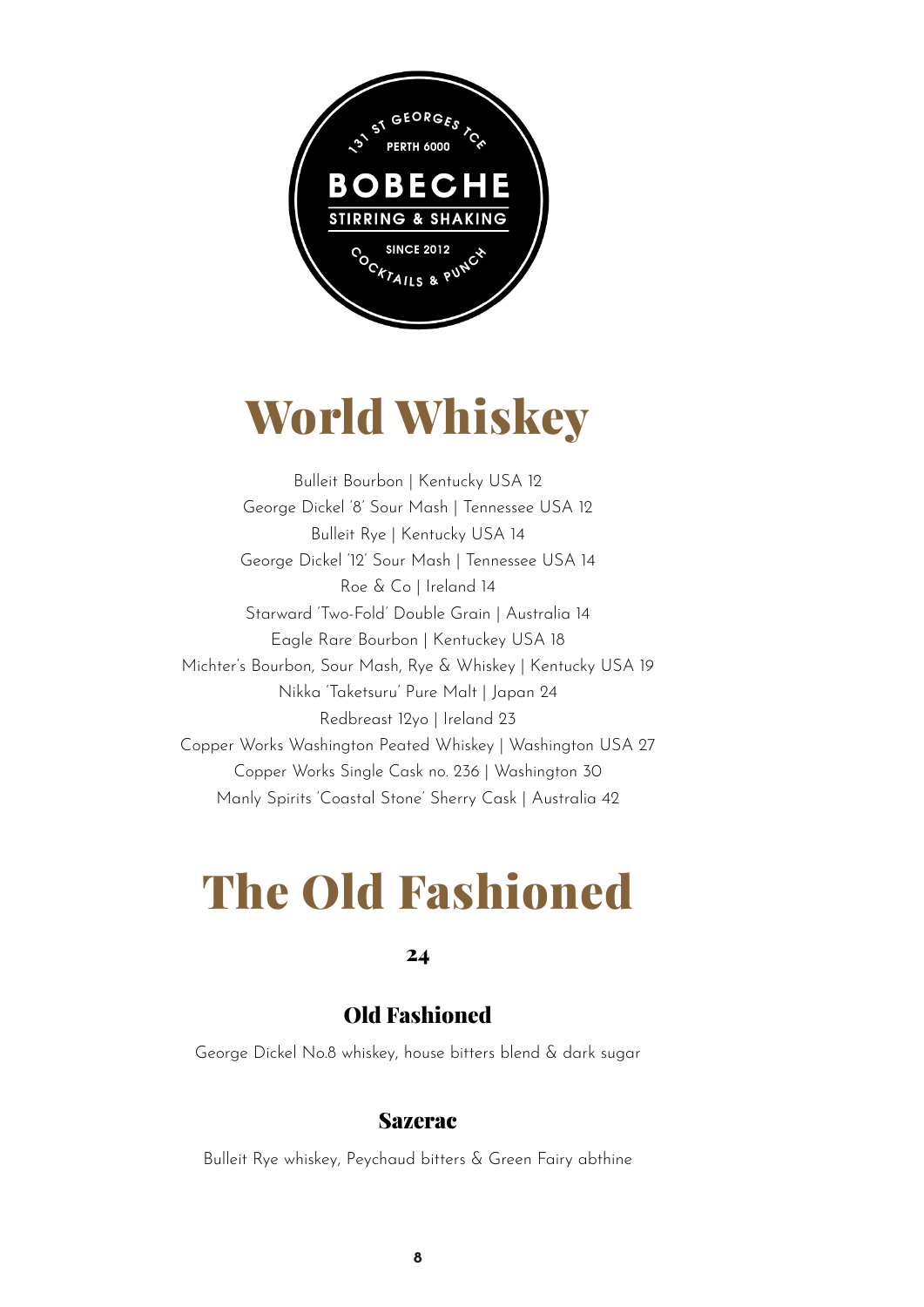



#### Ask what's pouring

### Pack Beer

Weihenstephaner 'Original Helles' Lager 5.1% 15 Beer Farm 'Indian Pale Lager' 5.2% 13 Beer Farm 'Indian Pale Ale' 5.6% 14 Balter 'XPA' 5% 15 Balter 'Captain Sensible' Session Ale 3.5% 12 Nail Brewing Red Ale 6.0% 14 Nowhereman 'Crate Digger' Pale Ale 4.5% 14 Boston Rye Pale Ale 5% 16 La Sirene 'Praline' Stout 5.8% 18 3 Ravens 'Acid' Sour 3.5% 14 3 Ravens 'Juicy' NEIPA 6% 16 Rocky Ridge 'Baby Peach' NEIPA 4.0% 12 Matso's Ginger Beer 3.5% 13 Funk 'Pineapple' Cider 3.0% 16 Funk 'Sex Machine' red apple Cider 4.5% 15

### Non-Alc Beer

Gage Roads 'Yeah Buoy' 0.5% 10 Weihenstephaner <0.5% 11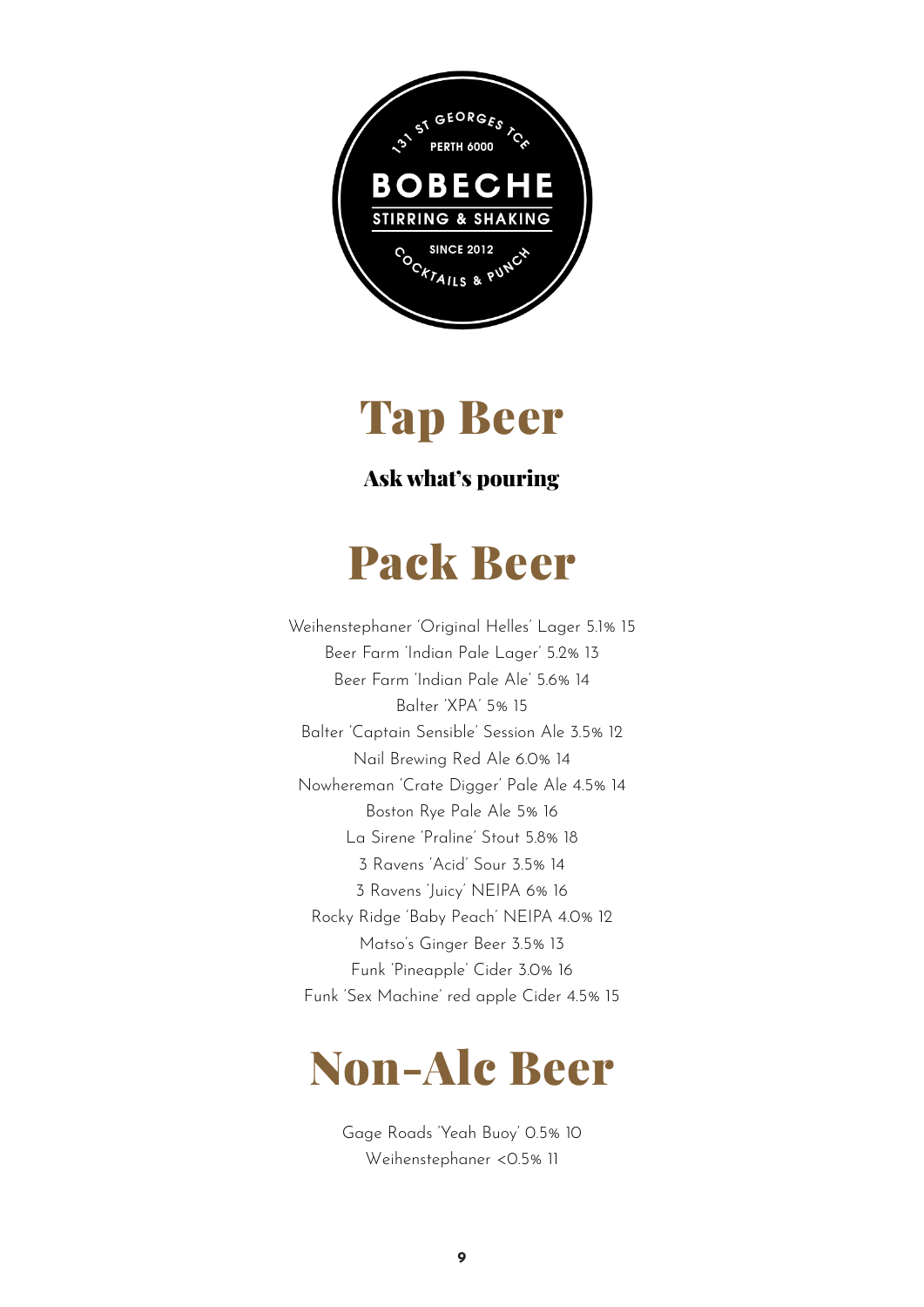

# Wine By The Glass

#### Sparkling Wine

| Louis Roederer 'Collection 242'   Champagne FRA                                | 35                       |
|--------------------------------------------------------------------------------|--------------------------|
| Dal Zotto Prosecco 'Pucino'   King Valley VIC                                  | 14                       |
| Lansdowne Rosé 'It's Not My Fault I like Bubbles' 2018   SA                    | 16                       |
| Brave New Wine Pet Nat 'Mates & Lovers' 2021   Denmark WA                      | 18                       |
| <b>White Wine</b>                                                              |                          |
| Save Our Souls Chardonnay 2016   Yarra Valley VIC                              | 14                       |
| Juniper Sauvignon Blanc, Semillon 'Original' 2021   Margaret River WA          | 12                       |
| La Violetta Riesling & Gewürztraminer 'Ye-Ye Blanc' 2021   Great Southern WA   | 16                       |
| <b>Orange &amp; Pink Wine</b>                                                  |                          |
| Vino Volta Frontignac & Gewürztraminer 2021 'Different Skins'   Swan Valley WA | 19                       |
| Golden Child Rosé Pinot Noir 'Beach Bum' 2021   Adelaide Hills SA              | 15                       |
| <b>Red Wine</b>                                                                |                          |
| Ferngrove Pinot Noir 'Independence' 2021   Great Southern WA                   | 13                       |
| LS Merchants Cabernet 'Hoi Polloi' 2020   Margaret River WA                    | 15                       |
| Michael Hall Shiraz 'Sang de Pigeon' 2019   Barossa SA                         | 17                       |
| South By Southwest 'Rosso Bianco' 2021   Pemberton & Margaret River CHILLED    | 19                       |
| <b>Non Alc</b>                                                                 |                          |
| Lyre's Classico Grande Sparkling   Sparkling Wine                              | $\overline{\phantom{a}}$ |
| NON #2 'Pear & Kombu'   Cider                                                  | 15                       |

15

NON #1 'Raspberry & Chamomile' | Pet-Nat Rosé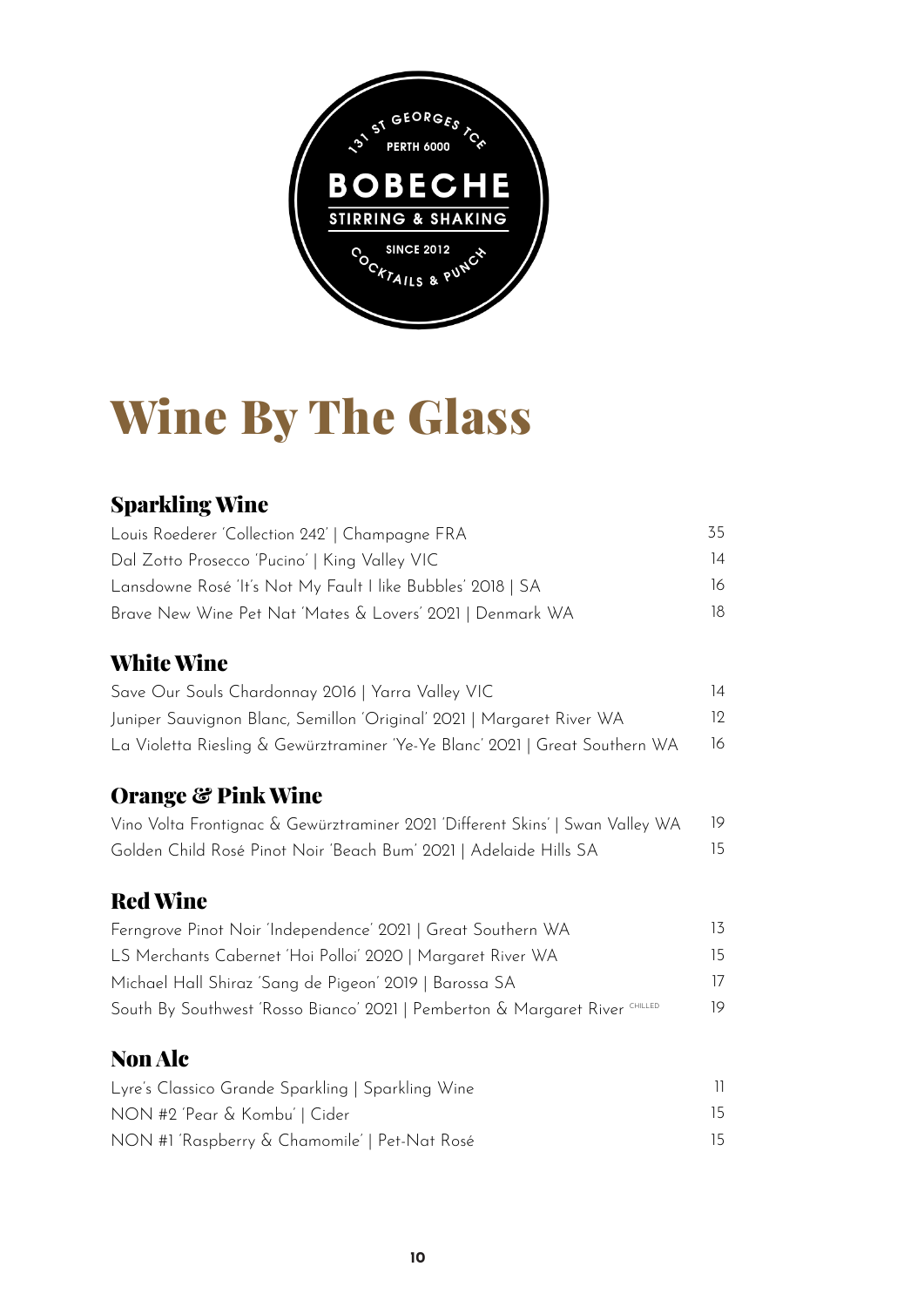

# Sparkling Wine

#### **Champagne**

| Louis Roederer 'Collection 242'   Champagne FRA               | 172 |
|---------------------------------------------------------------|-----|
| Geoffroy 'Expression' Brut ler Cru   Champagne FRA            | 193 |
| Bollinger 'Special Cuvee'   Champagne FRA                     | 207 |
| Larmandier Bernier Blanc de Blancs 'Latitude'   Champagne FRA | 226 |
| Laherte Freres 'Ultradition Extra-Brut'   Champagne FRA       | 225 |
| Laherte Freres 'Rosé de Meunier'   Champagne FRA              | 250 |
| Taittinger Rosé 'Brut Prestige'   Champagne FRA               | 283 |
| Ayala Blanc de Blancs 2014   Champagne FRA                    | 290 |
| Billecart-Salmon Brut Rosé   Champagne FRA                    | 310 |

#### Bubbles

| Dal Zotto 'Pucino' Prosecco   King Valley VIC               | 65   |
|-------------------------------------------------------------|------|
| Lansdowne Rosé 'It's Not My Fault I like Bubbles' 2018   SA | 71   |
| Lacrima Baccus Brut Nature 'Reserva' 2017   Cava ESP        | 78   |
| Bianca Vigna Spumante 'Sui Lieviti' 2019   Conegliano ITA   | 81   |
| Daosa 'Natural Reserve'   Piccadilly Valley SA              | 99   |
| Idée Fixe Blanc de Blancs 2019   Margaret River WA          | 112  |
| Lantieri Franciacorta 'Cuvee Brut'   Lombardy ITA           | 112  |
| Kreglinger Rosé 2016   TAS                                  | 138. |

#### Pet Nat

| Brave New Wine 'Mates & Lovers' 2021   Denmark WA  | 78. |
|----------------------------------------------------|-----|
| Poggio Anima 'il Mostro Ragana' 2020   Abruzzo ITA | 85. |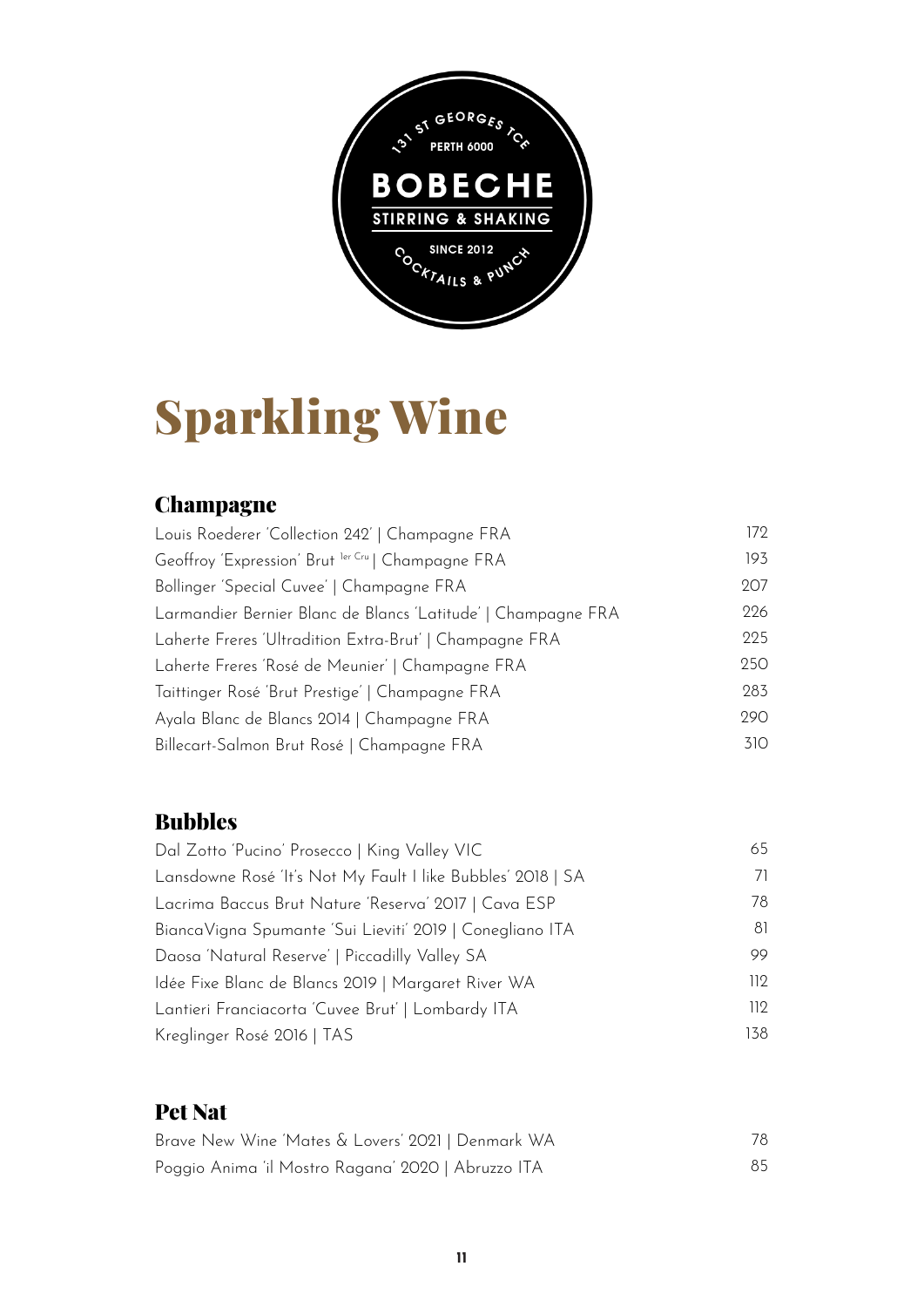

## White Wine

| Save Our Souls Chardonnay 2016   Yarra Valley VIC                            | 60  |
|------------------------------------------------------------------------------|-----|
| Juniper Sauvignon Blanc, Semillon 'Original' 2021   Margaret River WA        | 55  |
| Castle Rock Estate Riesling 2021   Porongurup WA                             | 65  |
| La Prova Fiano 2021   Adelaide Hills SA                                      | 66  |
| Vino Intrepido 'Grey Matter' Pinot Grigio 2021   Goulburn Valley VIC         | 72  |
| La Violetta Riesling & Gewürztraminer 'Ye-Ye Blanc' 2021   Great Southern WA | 72  |
| Lowboi Grüner Veltliner 2021   Mount Barker VIC                              | 76  |
| Vino Volta Chenin Blanc 'Nothing Wrong With Old Skool' 2020   Swan Valley WA | 76  |
| Vino Volta Chenin Blanc Funky & Fearless' 2020   Swan Valley WA              | 86  |
| LS Merchants Vermentino 2021   Margaret River WA                             | 83  |
| Gant & Co Chardonnay 2019   Margaret River WA                                | 88  |
| Lillian Marsanne 2019   Pemberton WA                                         | 89  |
| Duke's Riesling 'Magpie Hill' 2021   Porongurup WA                           | 108 |
| Terre à Terre Sauvignon Blanc 'Crayères' 2019   Wratonbully SA               | 116 |
| Lark Hill Grüner Veltliner 'Lark Hill Vineyard' 2019   NSW                   | 118 |
| Stargazer Chardonnay 2020   Coal River TAS                                   | 125 |
| Domenica Chardonnay 2021   Beechworth VIC                                    | 127 |

# Orange Wine

| Vino Volta Frontignac & Gewürztraminer 2021 'Different Skins'   Swan Valley WA                                              | 84  |
|-----------------------------------------------------------------------------------------------------------------------------|-----|
| Yelland & Papps Roussanne 'Second Take' 2020   Barossa SA<br>Save Our Souls Chardonnay 'Skin On Skin' 2018   Mornington VIC | 90. |
|                                                                                                                             | 93. |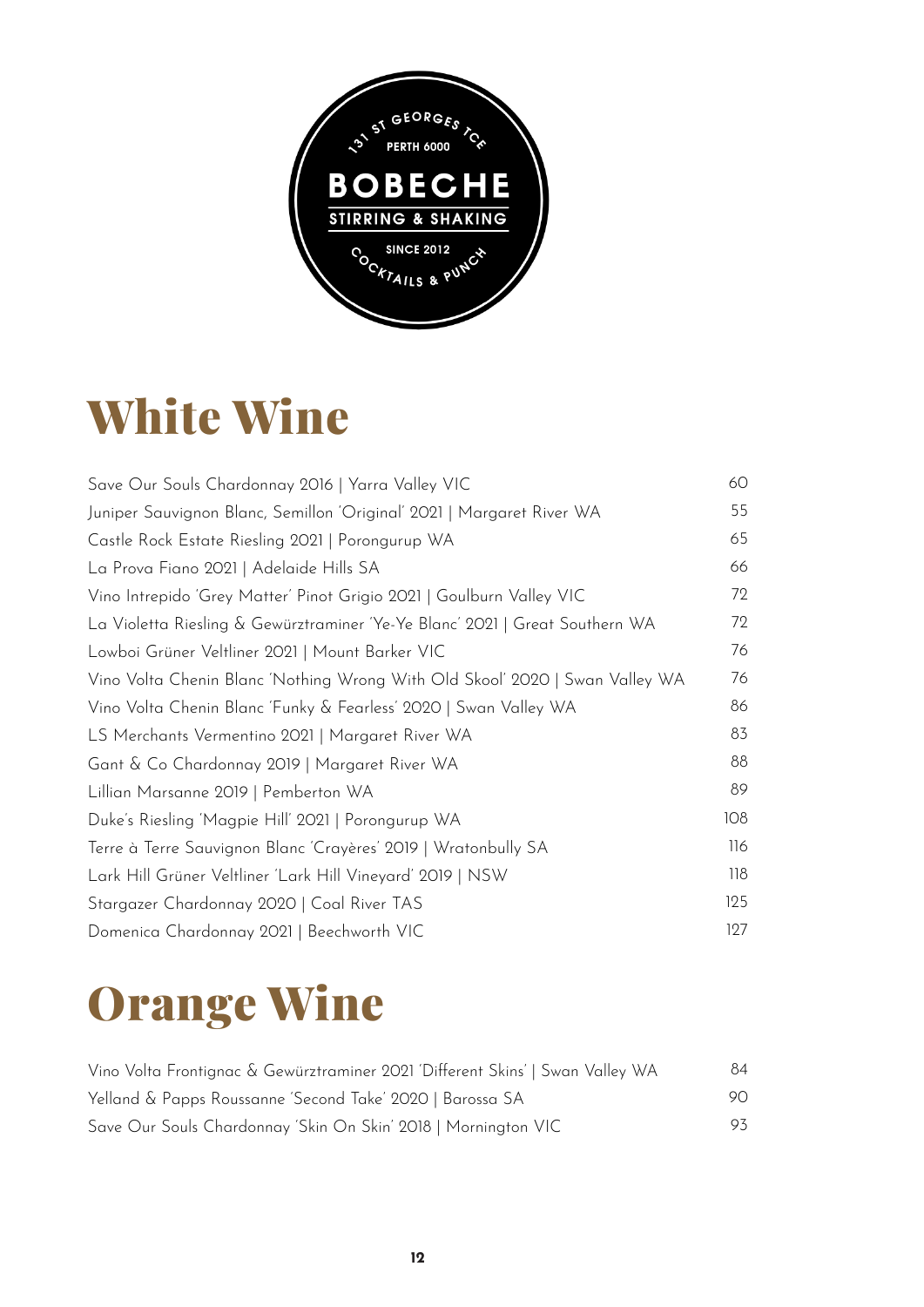

# Pink Wine

| Golden Child Rosé Pinot Noir 'Beach Bum' 2021   Adelaide Hills SA  | 66. |
|--------------------------------------------------------------------|-----|
| Somos Rosé Barbera 2021   McLaren Vale SA                          | 77  |
| Nocturne Rosé Sangiovese & Nebbiolo 2021   Margaret River WA       | 80. |
| Ohkela Rosé 'Sophia's' Chenin Blanc & Shiraz 2020   Swan Valley WA | 84  |

# Red Wine

| Ferngrove Pinot Noir 'Independence' 2021   Great Southern WA                | 58  |
|-----------------------------------------------------------------------------|-----|
| LS Merchants Cabernet 'Hoi Polloi' 2020   Margaret River WA                 | 63  |
| Chalari Grenache 2020   Swan Valley WA CHILLED                              | 67  |
| Higher Plane Malbec 2021   Margaret River WA                                | 68  |
| Michael Hall Shiraz 'Sang de Pigeon' 2019   Barossa SA                      | 74  |
| The Vinden Headcase Shiraz 'Noveau' 2019   Hunter Valley NSW                | 71  |
| Frederick Stevenson 'Piñata' Smashable Red 2021   Barossa Valley SA CHILLED | 71  |
| Unico Zelo Nero D'Avola 'Pipe Dreams' 2020   Riverland SA                   | 74  |
| Jamsheed Sagrantino 'Park Wine' 2019   Heathcote VIC                        | 77  |
| Morlet Zinfandel 'The 8th (Deadly Zin)' 2015   Margaret River WA            | 80  |
| South By Southwest 'Rosso Bianco' 2021   Pemberton & Margaret River CHILLED | 84  |
| Aphelion Grenache 'Confluence' 2019   McLaren Vale SA                       | 84  |
| Castagna Adam's Rib Nebbiolo & Syrah 'The Red' 2019   Beechworth VIC        | 95  |
| Wines of Merritt Syrah 2020   Margaret River WA                             | 95  |
| Ministry of Clouds Mencia 2020   McLaren Vale SA                            | 96  |
| Hahndorf Hill Blaufränkisch 'Blueblood' 2018   Adelaide Hills SA            | 101 |
| Seville Estate Pinot Noir 2019   Yarra Valley VIC                           | 101 |
| Chatto Pinot Noir 2020   TAS                                                | 110 |